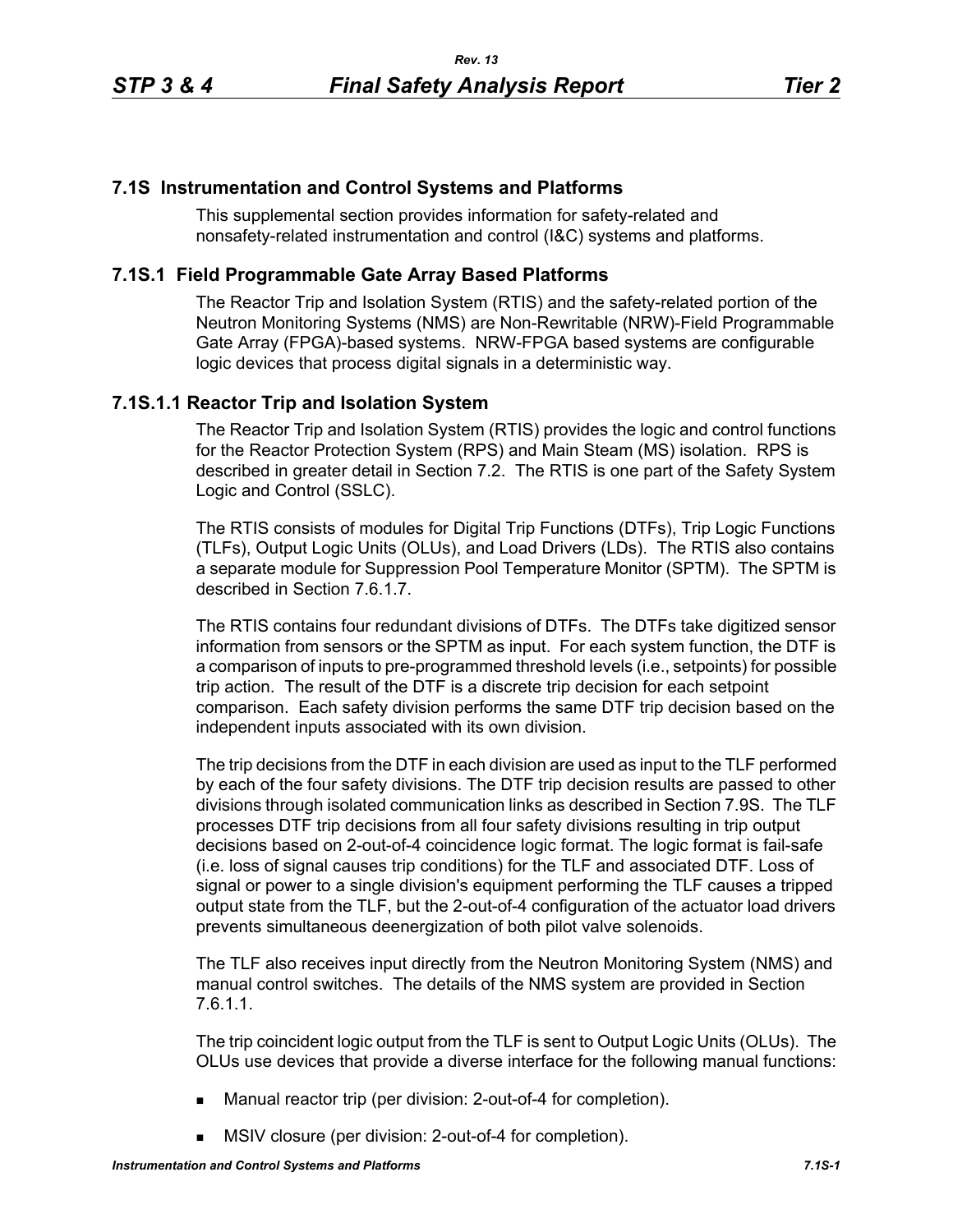- **MSIV** closure (eight individual control switches).
- RPS and MSIV trip reset.
- **TLF** output bypass

The OLUs distribute the automatic and manual trip outputs to the MSIV pilot valve and scram pilot valve actuating devices and provide control of trip seal-in, reset, and TLF output bypass (division-out-of-service bypass). Bypass inhibits automatic trip but has no effect on manual trip. The OLUs also provide a manual test input for de-energizing a division's parallel load drivers (part of the 2-out-of-4 output logic arrangement) so that scram or MSIV closure capability can be confirmed without solenoid de-energization. The OLUs are located external to the TLU equipment that implements the TLF so that manual MSIV closure or manual reactor trip (per division) can be performed either when a division's logic is bypassed or when failure of sensors or logic equipment causes trip to be inhibited.

If a 2-out-of-4 trip condition is satisfied within the TLF, all four divisions' trip outputs produce a simultaneous coincident trip signal (e.g., reactor trip) and transmit the signal through hardwired connections to OLUs that control the protective action of the final actuators. The load drivers for the solenoids are themselves arranged in a 2-out-of-4 configuration, so that at least two divisions must produce trip outputs for protective action to occur.

Bypass logic implemented by RTIS is described in Section 7.2.1.1.4.1(2) and shown on Figure 7.2-2.

Each of the four RTIS divisions are powered from their respective divisional Class 1E power supply. In the RTIS, independence is provided between Class 1E divisions, and also between the Class 1E divisions and non-Class 1E equipment.

### **7.1S.1.2 Neutron Monitoring System**

A detailed description of the Neutron Monitoring System (NMS) is provided in Section 7.6.1.1 for safety related functions.

### **7.1S.1.3 Platform Description**

The Reactor Trip and Isolation System (RTIS) and the safety-related portion of the Neutron Monitoring Systems (NMS) are implemented using Non-Rewritable (NRW)- Field Programmable Gate Array (FPGA)-based platforms.

Each FPGA-based system is a modular, chassis-based, rack-mounted system. FPGAbased systems are built as units, which provide the chassis and backplanes. The units perform specific functions, based on the modules placed in the backplane. Therefore, each module has unique architectural features, based on the differences in interfaces and requirements. The module design is implemented using only FPGAs. The design uses relatively simple medium-scale integrated discrete logic chips for all simple logic functions, such as a monostable multivibrator to implement a watchdog timer. Data is transferred between units over optical links.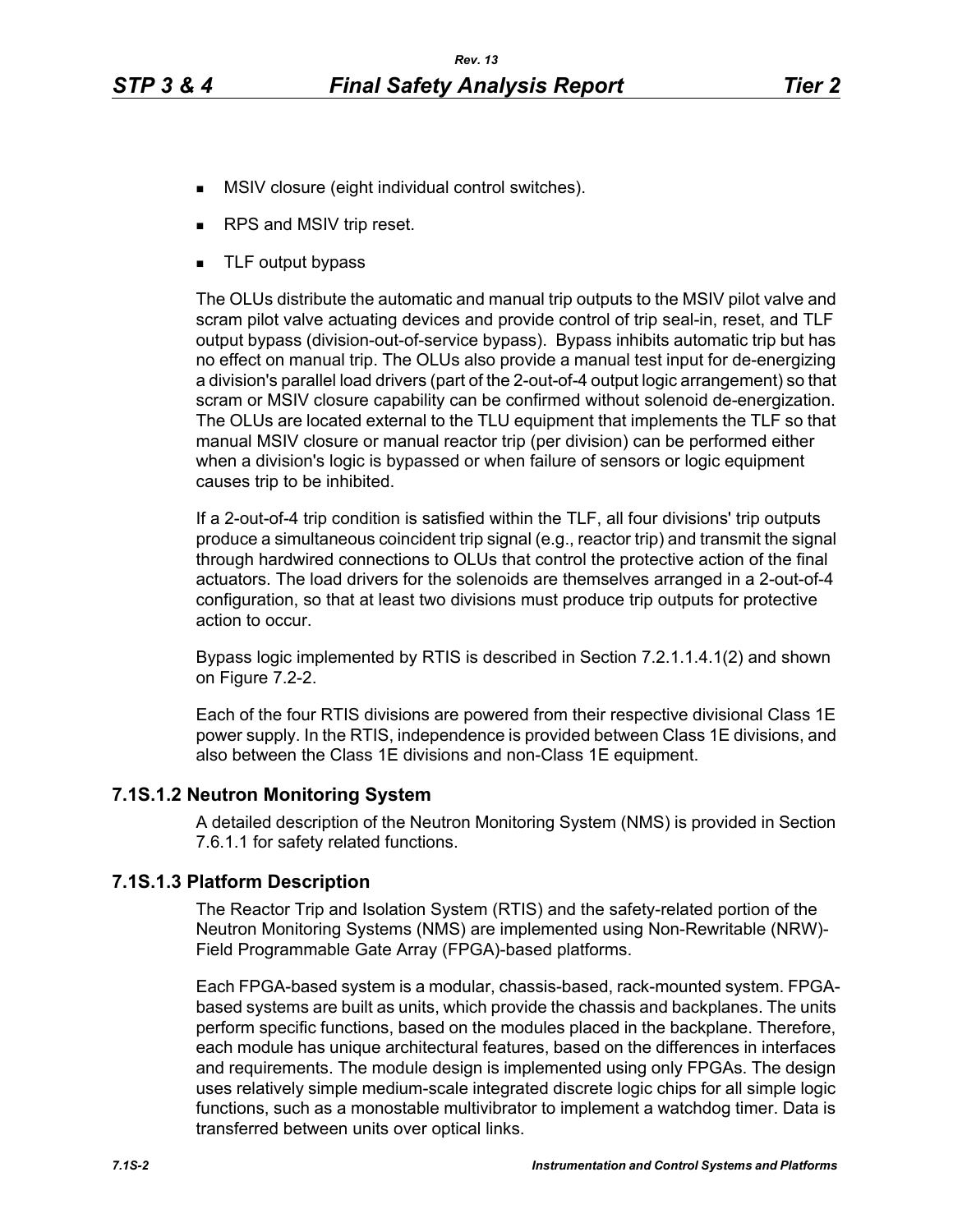Each module consists of one or more printed circuit boards and a front panel. The purpose of the front panel is to fix boards to the unit and to provide mounting for a Human-Machine Interface (HMI) and setpoints adjustment. The FPGA-based system also includes power supplies, analog and digital input/output modules, status modules, and all cabling and wiring necessary for operation. Each circuit board can contain one or more FPGAs.

The FPGA-based systems use logic chips that can be configured. The logic is physically embedded in FPGA chips using special tools. The logic is built from simple functional elements (FEs) that are designed to perform simple logic functions that can be combined and arranged in specific patterns to perform signal processing and logic operations, and thus construct the logic necessary to perform a defined function. Once the logic is embedded, the logic is hard coded and cannot be changed. After the logic is defined and embedded, the FPGA components are treated as hardware. An FPGA can only implement digital logic.

The FPGA-based system has self-diagnostic functions that continuously verify proper FPGA and communications performance and provide outputs used to alert the operator.

Each FPGA-based systems have the following attributes:

Intra-Division Communication

Data is transferred between units over optical links by the communication modules. The safety-related system has a one-way optical communication data link, providing fixed data sets to each safety-related system and to the nonsafetyrelated system with Class 1E to non-Class 1E isolation. RTIS offers no possibility of data transfer from the nonsafety to the safety equipment.

 $\blacksquare$  Input / Output (I/O)

There are I/O modules that are located in the units. Analog Output (AO) modules have analog outputs of up to 16 channels. There are several types of AO modules for different output ranges. AO Module provides electrical isolation capability from safety to nonsafety system. Digital I/O modules have four digital inputs and 16 digital outputs. External inputs and internals are isolated using photo couplers and solid-state relays.

**Power Supply** 

The power supply module provides low voltage direct current (DC) power for equipped modules in each unit. The safety-related system has redundant power supply modules in each unit. The RTIS equipment is divisionally powered from multiple Class 1E power sources, one of which is DC backed.

#### **7.1S.2 Microprocessor Based Platforms**

The Engineered Safety Features and Control System (ELCS) will be implemented with a microprocessor based platform.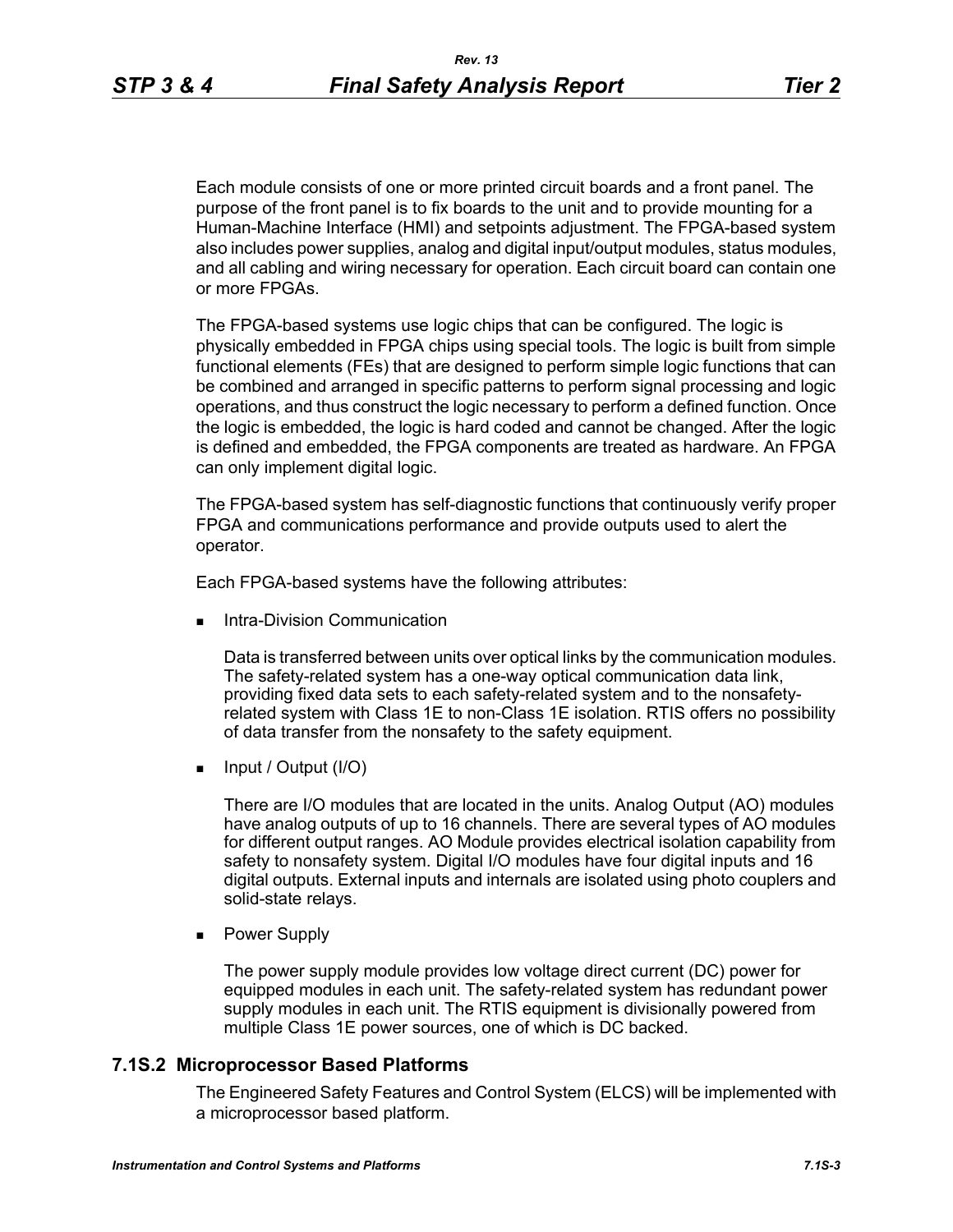# **7.1S.2.1 Engineered Safety Features Logic and Control System (ELCS)**

The Engineered Safety Features Logic and Control System (ELCS) provides the instrumentation and control functions of automatic actuation, control and display for the Engineered Safety Features (ESF) systems.

The ELCS contains four redundant divisions of Digital Trip Functions (DTFs). The four divisions of DTF safety function actuation status are communicated to three divisions of Safety Logic Functions (SLFs), which correspond to the three divisions of ESF actuated equipment. Each SLF performs two-out-of-four logic on the four redundant DTFs. The DTF to SLF communication and isolation features are described in Section 7.9S.

Each ELCS division is powered from independent power sources.

For the four redundant divisions of ELCS DTFs, any single division of sensors from one DTF can be manually bypassed, causing the ESF safety function actuation logic in the SLFs to become two-out-of-three, while the bypass state is maintained. The bypass status is indicated in the main control room until the bypass status is removed. Only one division can be placed in bypass. An interlock rejects attempts to remove more than one division from service at a time.

As shown in Tier 1 Figure 3.4B, each of the three ESF component actuation divisions contains a minimum of two SLFs. The SLF logic for ECCS functions (i.e. initiation of Reactor Core Isolation Cooling, High Pressure Core Flooder or Automatic Depressurization) is implemented using two redundant SLF processing channels per division. The two redundant channels receive the data from the four redundant divisional DTFs, manual control switch inputs and contact closures. The two redundant SLF processing channels perform the same ESF safety function action logic. One of the two SLFs processes initiation logic for functions that service the reactor vessel at low pressure (e.g. RHR), while a second SLF provides the same support for the vessel at high pressure (e.g. Reactor Core Isolation Cooling (RCIC system and High Pressure Core Flooder (HPCF)) system).

The two redundant SLF processing channels must agree for initiation of the ESF safety function to occur. Two SLF processing channels are used to prevent the inadvertent system level actuation of the ESF safety functions that inject coolant to the core or depressurization.

However, in the event of a failure detected by self diagnostics within either processing channel, a bypass (ESF output channel bypass) is applied automatically (with manual backup) such that the failed SLF processing channel is removed from service. SLF processing channel failures are alarmed in the main control room. If a failed channel is not automatically bypassed, the operator is able to manually bypass the failed channel.

The two-out-of-two voting of the two SLF processing channels is performed on a component basis with non-microprocessor based equipment or with a separate actuation for a valve from one SLF processing channel and a related pump actuation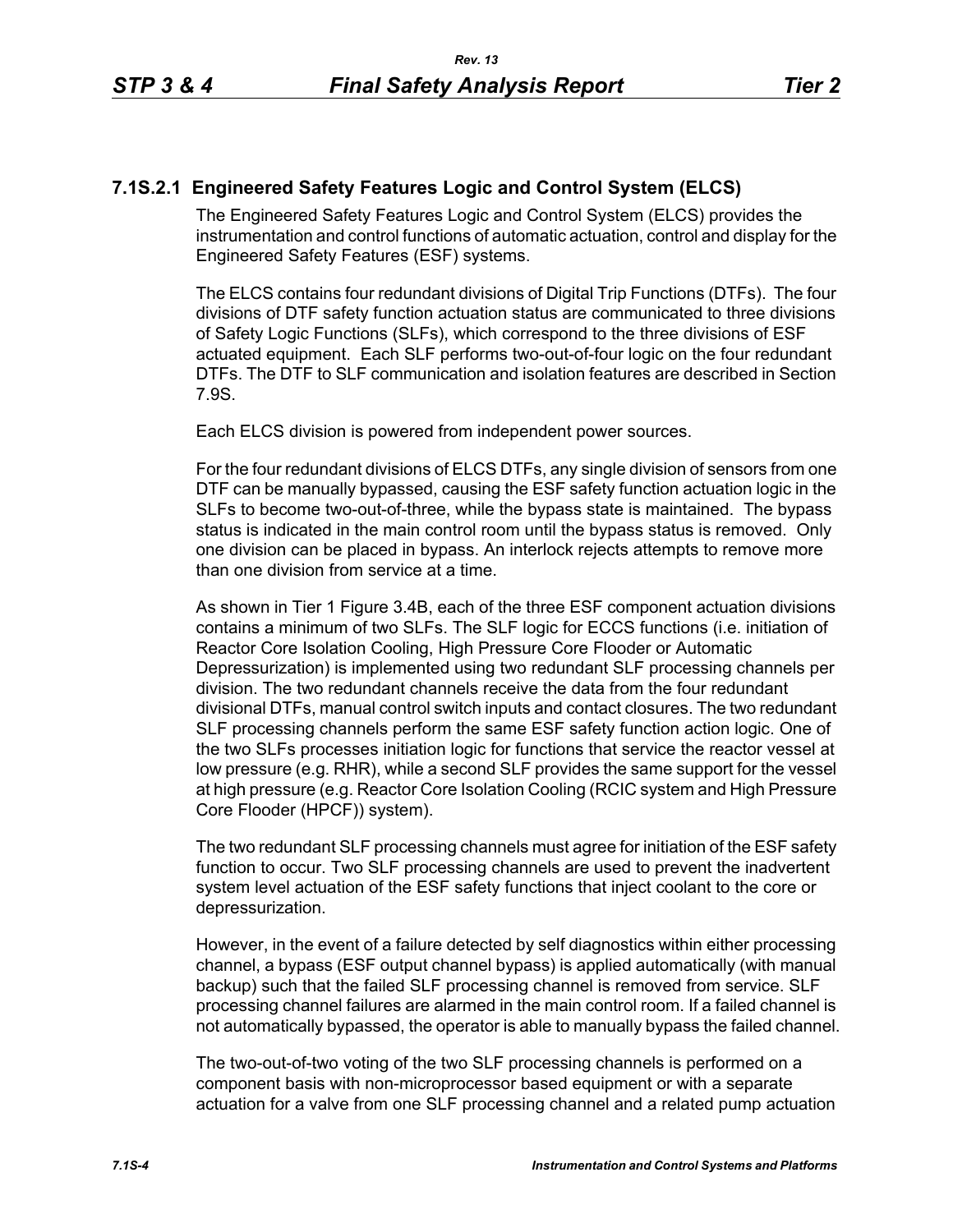from the second SLF processing channel, where both are required to initiate coolant injection.

As shown in Tier 1 Figure 3.4b, each ELCS division includes the following major elements:

- Sensors provide signal input to the ELCS. For ELCS safety functions, the appropriate sensors are connected to the Digital Trip Function.
- **The Digital Trip Function receives input signals directly and also receives remote** input signals from a Remote Digital Logic Controller (RDLC). The RDLC communicates the remote input signals to the DTF utilizing high speed serial link (HSL) communication with redundant fiber optic modems and optical data cable. HSL communication is described in Section 7.9S.
- The DTF provides a comparison of signal inputs to associated setpoints to determine the trip status for each ESF safety function. The DRF communicates trip status to the Safety Logic Functions (SLFs) in each division by means of opticalbased HSL communication links.
- **Individual DTF to SLF communication is provided with single fiber optic cable since** the DTF and SLF are both located in the MCR area.

SLFs are provided in each of the three ESF divisions that provide electromechanical component actuation. Each division's SLFs receive ESF safety function actuation status signals from each of the DTFs in the four redundant divisions. The division's SLFs calculate ESF system level actuation status by determining whether there is a two-out-of-four coincidence of DTF ESF safety function trip signals. The SLF also receives hardwired signals for manual bypass and manual system level actuation of ESF components from I/O that is local to the SLF. The SLF communicates ESF actuation commands to the SLF I/O stations that are located in areas that are remote from the MCR by HSL. The fiber optic cables are redundant for the communication of ESF safety function actuation commands from the SLF to the SLF remote I/O.

The SLF Remote Digital Logic Controller (RDLC) provides I/O and ESF component control logic and actuation. At the RDLC a Component Interface Module (CIM) is provided for each controlled electromechanical component assigned to the SLF. The CIM interfaces the ESF actuation command signals (or control commands in the absence of actuation) from the SLFs to the electromechanical ESF component.

The CIM provides priority logic to override control when an ESF actuation occurs. Logic in the CIM also provides voting of redundant SLF processing channels signals, for ESF safety functions that require SLF redundancy. The CIM receives component position and status feedback signals from the component control circuit. The CIM provides local control capability for maintenance.

Each ELCS division has an intra-division network that connects the ELCS controllers with flat panel safety displays in the main control room and a Maintenance and Test Panel. The intra-division network is described in section 7.9S.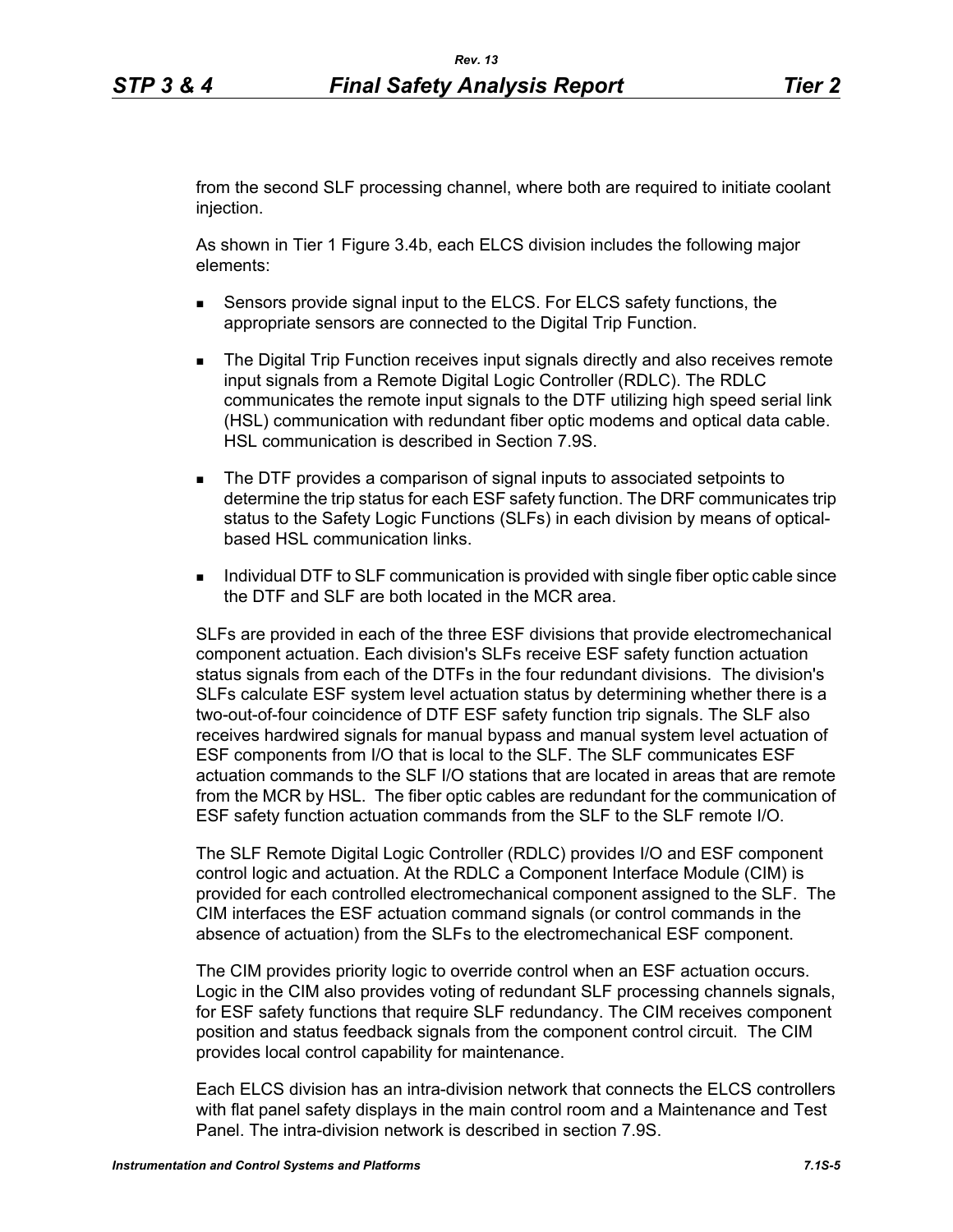For each ELCS division, there are two safety display stations in the main control room. Each safety display is driven by a flat panel display subsystems.

Each ELCS division has a permanently connected Maintenance and Test Panel (MTP) and an Interface and Test Processor (ITP). The MTP and ITP are utilized for the maintenance technician functions.

# **7.1S.2.2 ELCS Platform**

The platform that implements the ELCS has the following major elements:

- Controller, including high speed serial link communications
- Intra-division Network communication
- $\blacksquare$  Input / Output
- **Flat Panel Display**
- **Maintenance and Test Panel**
- **Power Supplies**
- Component Interface Module

The ELCS Controller subsystem is modular. A passive backplane connects individual module slots, which can house the following module types:

- Controller module
- Intra-division communication module
- **Input / Output modules**

# **7.1S.2.3 ELCS Controller**

The controller contains two sections, a processing section and a communication section. The processing section contains a microprocessor and memory for the applications programs. The processing section memory utilizes Flash PROM for system software, Flash PROM for application software, and RAM.

The communication section contains another microprocessor and memory for communications with other Controllers in different chasses. The communications memory utilizes Flash PROM for system software and RAM. The communications section performs the HSL communications functions and the HSL diagnostics.

The two controller sections communicate through shared memory. The shared memory provides for communications isolation. The ELCS Controller performs selfdiagnostics, including an internal watchdog timer, and is able to determine that the required module types are located in the appropriate slot.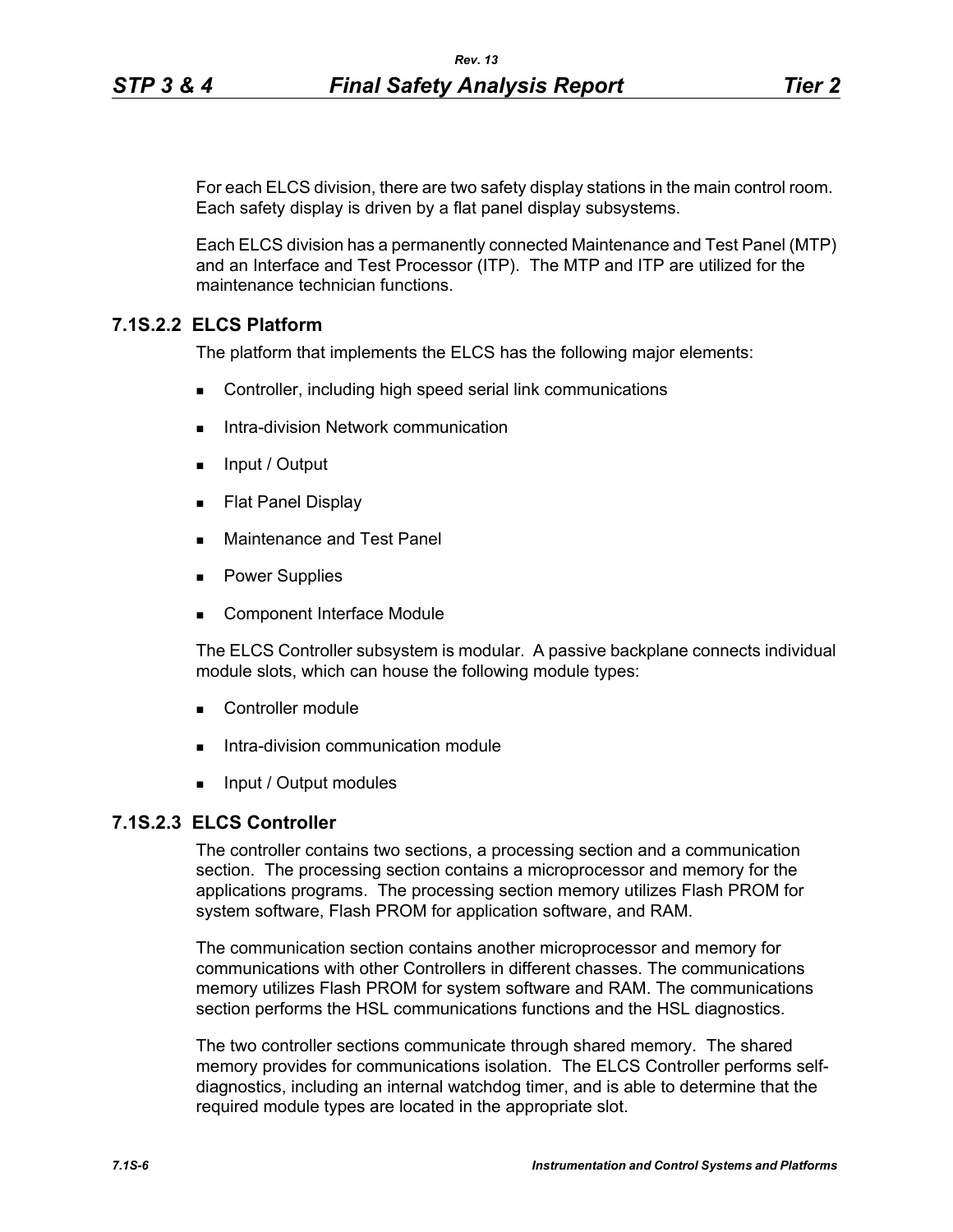The backplane allows multiple Controllers to be utilized in a single chassis. The controllers communicate through shared memory that is located on the Intra-division communication module.

Intra-Division Communication

The communication module provides the interface for the intra-division communication network. The intra-division performs communication diagnostics, Intra-division communications are described in Section 7.9S.

**Input / Output** 

The Controller uses compatible I/O modules that are located in the chassis with the controller. Additional chasses of I/O modules can be added to the first Controller chassis if additional I/O is necessary. A range of modules is available covering analog and digital signals of various types. In addition, there are modules for temperature measurement and rotational speed measurement.

The system software in the Controller automatically checks that all modules are operating correctly at system startup. Module diagnostic failures are reported to the Controller.

**Flat Panel Display** 

The flat panel display subsystem consists of the flat panel display with touch screen capability, a single board computer, and standard communication interfaces for communication to the intra-division network.

For STP Units 3 and 4, the RTIS and NMS utilize the ELCS flat panel display subsystem to display selected information. Each division of RTIS and NMS send data to a communication interface associated with the same ELCS division. The RTIS and NMS utilized serial fiber optic data links over fiber optic media. The communication interface then communicates the RTIS and NMS information to an interface module on each flat panel display subsystem. The data flow is unidirectional from RTIS and NMS to the ELCS communication interface.

**Maintenance and Test Panel (MTP)** 

The MTP will be used for technician surveillance, maintenance and test functions for each division. The MTP provides the means for the operator or technician to change setpoints, insert and remove bypasses, support periodic testing, and display detailed system diagnostic messages. The MTP provides features that support the administrative control for the activities.

The MTP utilizes a flat panel display subsystem in conjunction with the ITP for monitoring diagnostics and providing a periodic test interface for other Controllers. The MTP and ITP are connected to the intra-division network.

The MTP flat panel display subsystem also includes a communication interface to the nonsafety system. The MTP communication interface to the nonsafety systems provide for communication isolation to assure that data flows in a unidirectional manner from the ELCS to the nonsafety systems. The communication interface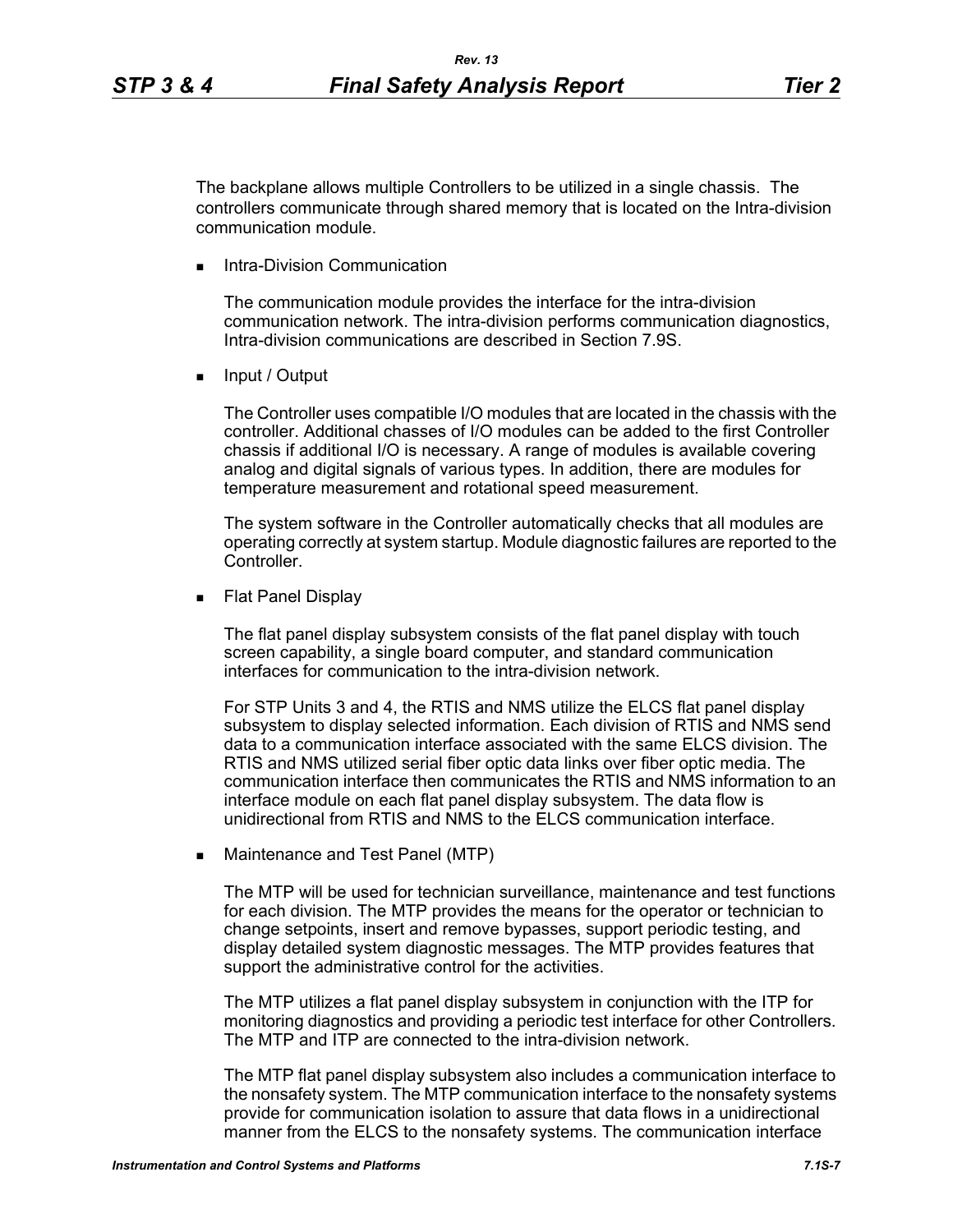utilizes an optical connection to the nonsafety systems to provide electrical isolation.

**Power Supply** 

The power supply subsystem provides low voltage direct current (DC) power for the ELCS equipment that requires it. ELCS equipment is divisionally powered from multiple Class 1E power sources, one of which is DC backed.

■ Component Interface Module (CIM)

In general, the CIM provides the interface between the ELCS actuation and control command signals and the electromechanical device associated with the final ESF components. Electromechanical components with non-standard signal interface requirements may not use a CIM, but could be interfaced with discrete I/O.

### **7.1S.3 Plant Information and Control System (Non-Safety)**

The Plant Information and Control System (PICS) provides integrated process control, monitoring, and human-system interface functions for the nonsafety-related plant process systems. PICS includes computer workstations for the human interface and data processing, controllers and servers for the process control functions, and a real-time communications network to share data between the different controller and computer processors. Typical data communication interfaces to PICS are illustrated in Figure 7.9S-1.

The Plant Computer Functions (PCFs) are a set of functions that were provided by the Process Computer System (PCS) in the original ABWR DCD design. The STP 3&4 design does not have a PCS. These PCFs are a subset of PICS and include data display and alarms, plant computer calculations (e.g., Power Generation Control System (PGCS)) and data recording (logging) (see Subsections 7.7.1.5, 7.7.2.5 and 7.7.1.2.2 (6)), and historical archiving (including Sequence of Events). The PCFs have not changed from those of the ABWR DCD Process Computer System.

The PICS is configured as a distributed control system (DCS). Therefore, PICS, as a DCS, is an integrated set of control processors, servers, workstations, and applications that provide plant wide process control and monitoring. PICS also acts as the supervisory control system and provides the primary interface between the control room operators and the plant process and equipment data and control capabilities. Several computer processors are linked together via a real-time communications network, sharing the computer processing tasks.

Each computer processor transmits and receives data from the communications network. Each device in the network receives the same data at essentially the same time, creating a network database that is shared by each of the computer processors.

PICS has the following major elements:

Control processors and servers